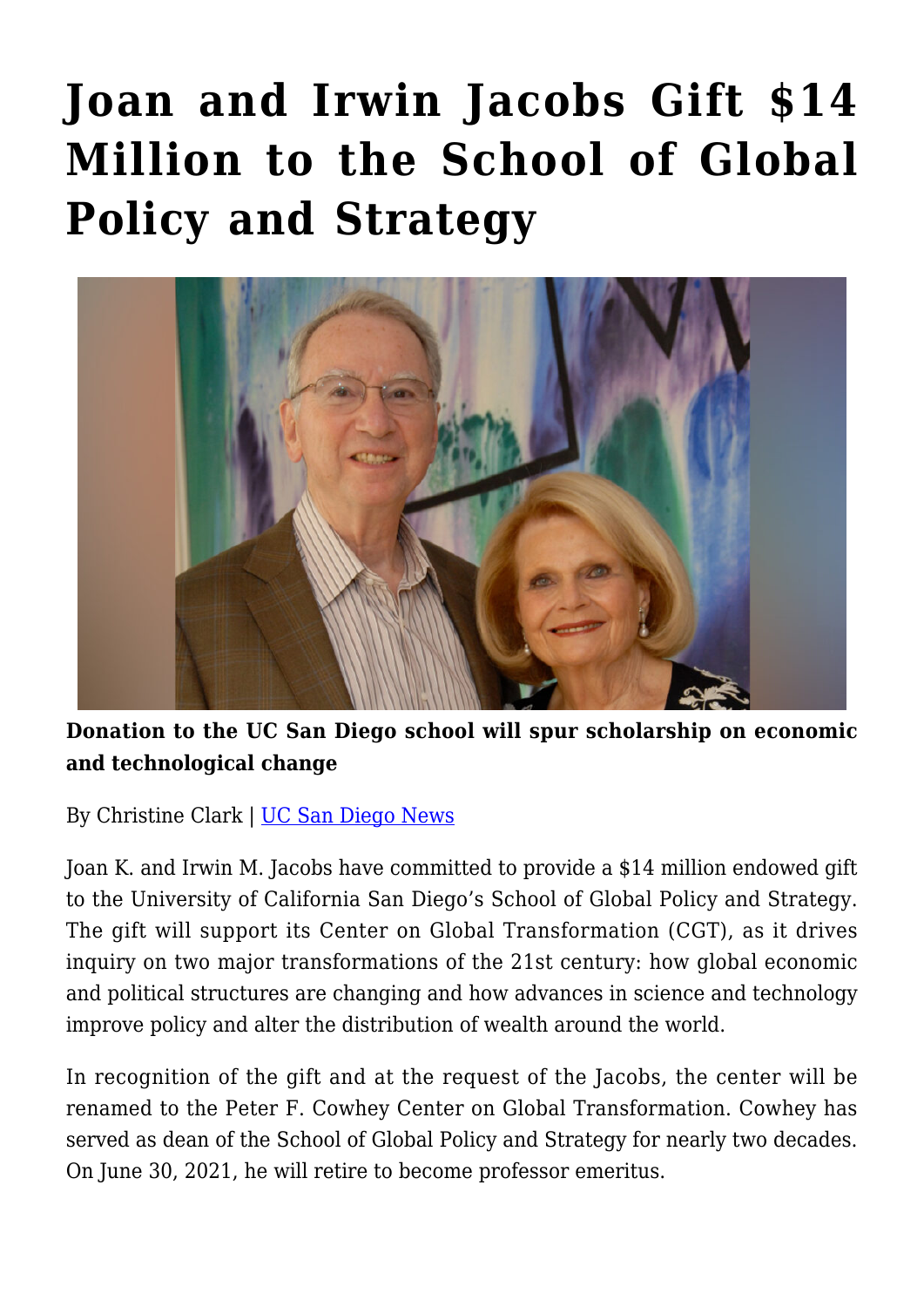In addition to furthering CGT's research addressing global economic and technological transformation, the gift will support the center's efforts to develop and maintain a network of global leaders through its signature [Pacific Leadership](file://ad/ucpa/cclark/2021/4.12.21/Pacific%20Leadership%20Fellows%20program) [Fellows](file://ad/ucpa/cclark/2021/4.12.21/Pacific%20Leadership%20Fellows%20program) program.

The Jacobs have been supporting the center since it was established in 2006. With their cumulative donations to the School of Global Policy and Strategy over the years, the Jacobs are the largest donors to one of the world's top professional schools in international relations and public policy. The Jacobs are also UC San Diego's biggest donors.

"We are incredibly thankful to Joan and Irwin Jacobs for their transformative gift to deepen the impact of the School of Global Policy and Strategy's efforts to address challenges arising from global economic and technological change," said Chancellor Pradeep K. Khosla. "The Center on Global Transformation builds on UC San Diego's strengths in developing technologies that transform the world as well as the school's understanding of global economic and political developments. The center acts as the nexus where technology meets public policy."

The gift from the Jacobs recognizes the leadership of Cowhey, whose vision led to the creation of CGT and its Pacific Leadership Fellows program, which brings leaders from throughout the globe to the campus to exchange ideas about the pressing issues of the 21st century.

Recent fellows include Yoriko Kawaguchi, former minister for foreign affairs and minister of the environment of Japan; Gregory Lee, global president of Nokia Technologies; Enrico Letta, former prime minister of Italy and Nirupama Rao, former Indian ambassador to the U.S., among others.

"Joan and I are very proud of the Center on Global Transformation's accomplishments addressing questions of science, technology and the global economy through scholarship and policy analysis," said Irwin M. Jacobs. "With Dean Cowhey's innovative leadership, the center and School of Global Policy and Strategy have developed and maintained a network of leaders that will shape public policy over the coming decades."

The Pacific Leadership Fellows program has hosted more than 100 fellows from 24 different countries.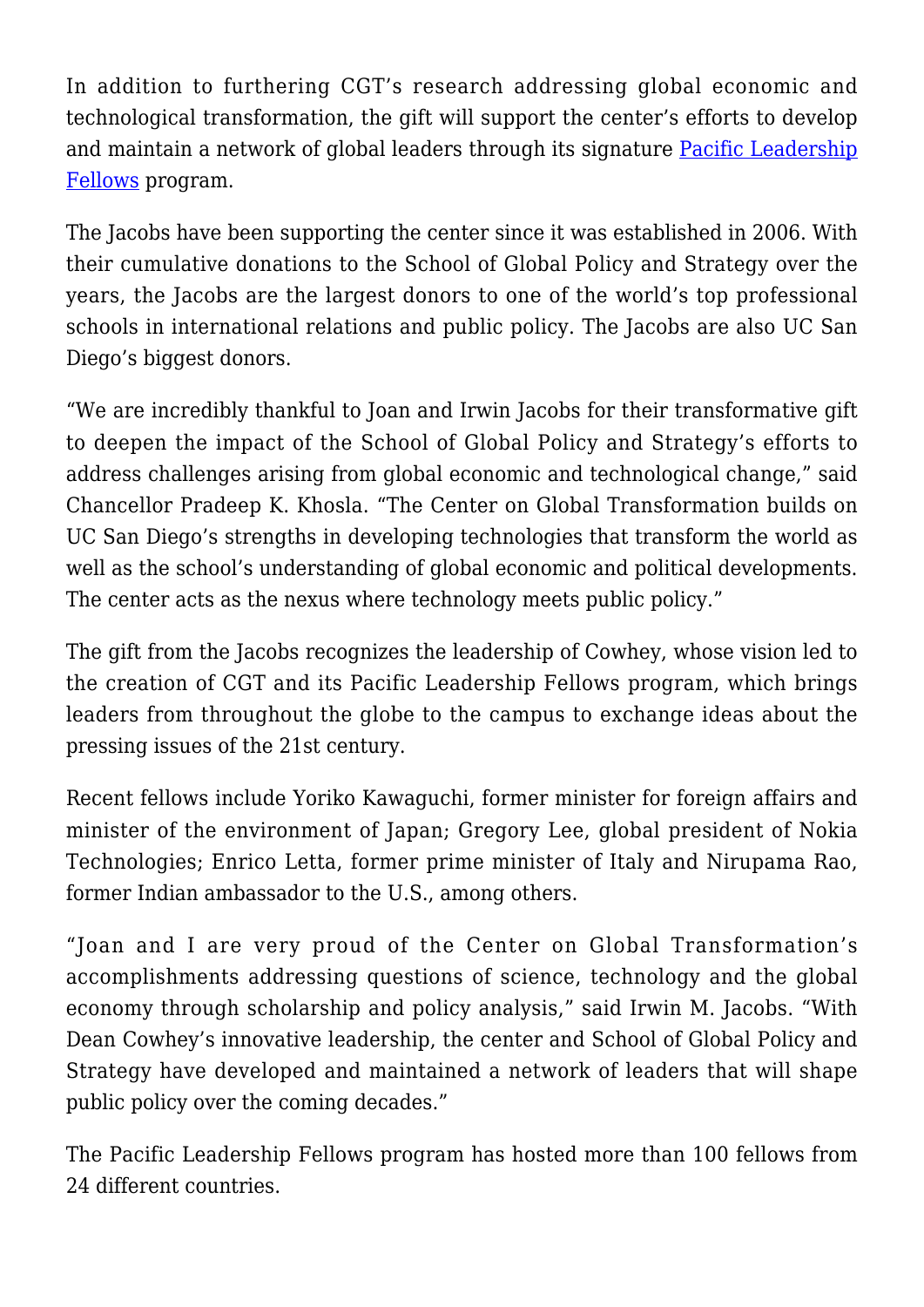"I am incredibly grateful for the generosity of Joan and Irwin Jacobs who have supported CGT's excellent work since its inception," Cowhey said. "This remarkable gift will allow the center to make new discoveries on how technological innovation shapes economies and societies around the world. It will also support our recruiting efforts for the next wave of Pacific Leadership Fellows to bring leaders of thought and action from around the globe to engage in depth with our school and the broader San Diego region."

## **School and center has put UC San Diego and the region on the map as a hub for ideas on international policy**

CGT is under the leadership of Joshua Graff Zivin, an internationally renowned economist whose broad research interests include the environment, health, development and innovation economics.

"Each year, we provide seed grants to fund innovative research by professors and those working with master's degree and doctoral candidates across campus," said Graff Zivin. "The permanent support established by the Jacobs will increase our influence by supporting more timely and groundbreaking research from the center for years to come."

CGT's recent highlights included awards to support [the](https://gpsnews.ucsd.edu/hitting-the-ground-running-on-sustainable-policy/) work being done by the [United Nations' Sustainable Development Solutions Network](https://gpsnews.ucsd.edu/hitting-the-ground-running-on-sustainable-policy/) as well as research on how [air quality affects the occurrence of influenza hospitalizations and deaths.](https://www.nber.org/papers/w27982) CGT also supported a study by Jennifer Burney, associate professor of environmental science, which found that the shutdown of [coal-fired power plants](https://ucsdnews.ucsd.edu/pressrelease/shutdown-of-coal-fired-plants-in-u.s-saves-lives-and-improves-crop-yields) [between 2005 and 2016 saved more than 22,000 lives.](https://ucsdnews.ucsd.edu/pressrelease/shutdown-of-coal-fired-plants-in-u.s-saves-lives-and-improves-crop-yields)

Graff Zivin added that the Jacobs' support will bring the Pacific Leadership Fellows program to new heights. "The program brings together dynamic thought leaders who shape strategy in their own countries through government, the private sector and academia for an extended visit to San Diego where they provide valuable insights about the urgent challenges confronting the world. They often work on projects that form the basis for policy dialogues with UC San Diego scholars."

Planning is currently underway for the [2022 cohort of fellows](https://cgt.ucsd.edu/fellows/upcoming/index.html), which includes